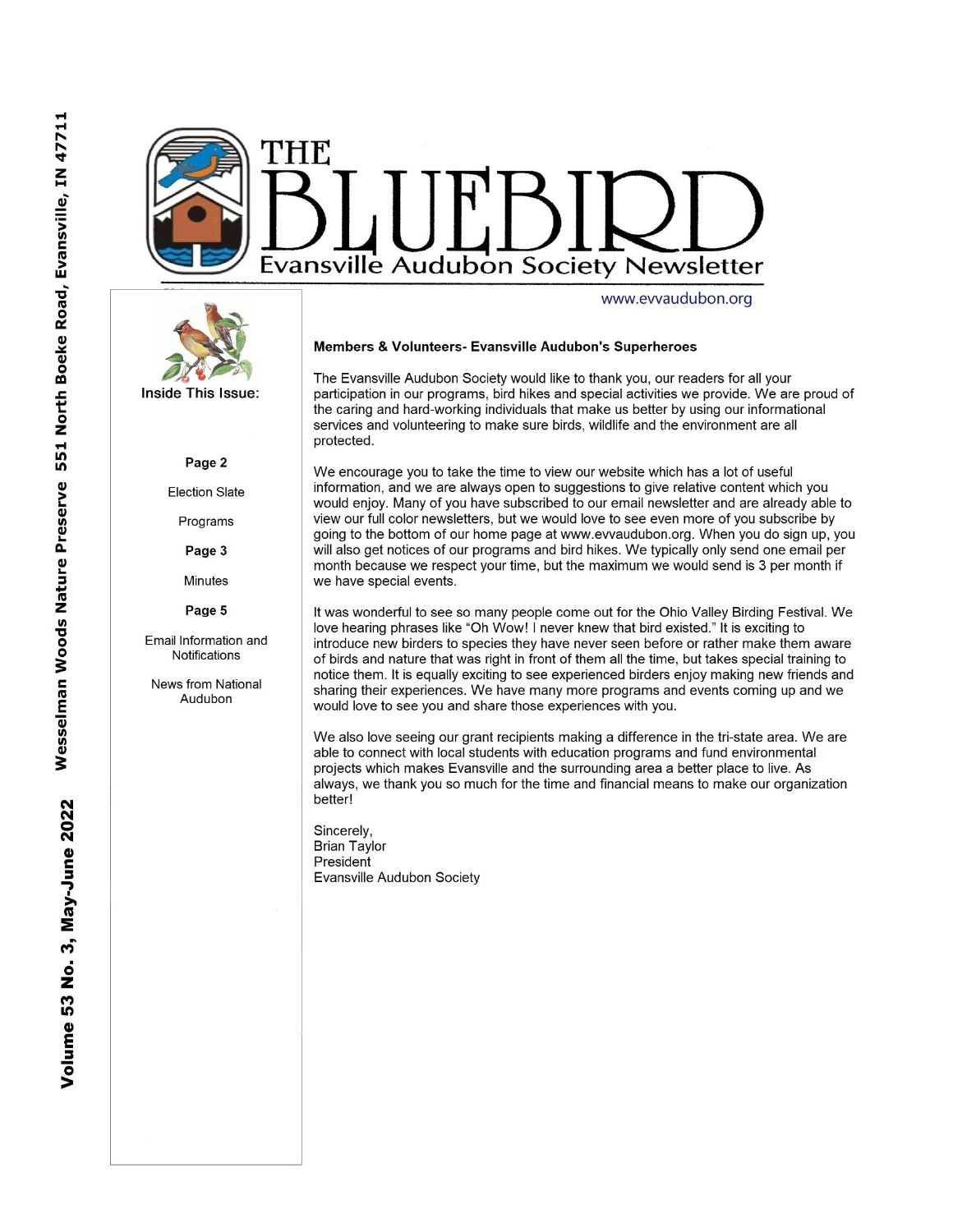## **ELECTION SLATE**

The NOMINATIONS COMMITTEE submits the following slate of officers and directors to be voted in at the June 21 annual meeting:

Officers: President - Brian Taylor Vice President - Richard Vernier Treasurer - Sue Vernier Secretary - Niles Rosenquist

New Directors, term ending 2025: Jacob Scheller Phil Copp Pat Copp Jim Kimsey

The remaining Directors (Bob Meier, Jim Lodato, Pam Kimsey, Kate Lynch, Mary Jo Campbell, Amanda Joest, Carolyn Egan, and Chris Robinson) are not up for re-election, and will continue serving out their 2023 and 2024 terms.

Thanks to all our volunteers willing to serve in these important positions! Also, a special thanks to our retiring directors Maryann Watson and Jim Campbell.

## **PROGRAMS**

Programs are the third Tuesday of each month (excepting July and August) at Wesselman Woods Nature Center at 6 PM (central time) and are free and open to the public. NOTE: Any last minute changes will be posted on our Facebook page and Website and via email.

May 17, 2022 -- "Green River National Wildlife Refuge and How It Finally Got Here", presented by Mike Morton, wildlife biologist and supervisor for over 30 years at the Sloughs Wildlife Management Area in western Henderson County.

June 21, 2022 -- Program Speaker is Jared Emmack, Assistant Property Mgr., Hovey Lake Fish & Wildlife Area. This is also our annual meeting for election of officers and directors. The slate of candidates are listed elsewhere in this newsletter.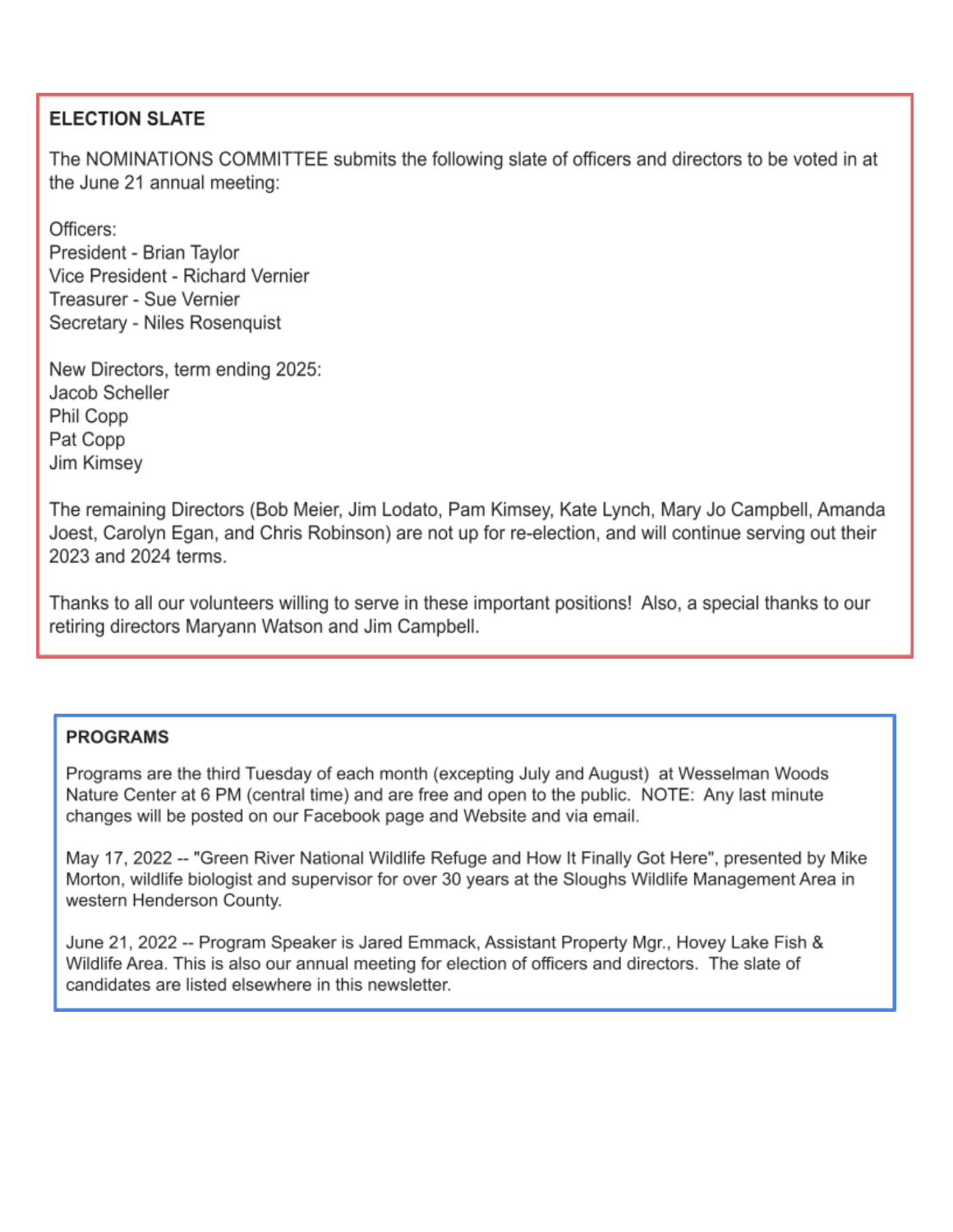### **Evansville Audubon Society Minutes February 15, 2022**

Meeting by Zoom

**Program** at 6:00 PM, "Songbird Conservation from a Forester's Perspective", presented by Allen Purcell, Director of Forest Conservation for The Nature Conservancy.

Business Meeting convened at 6:48, attendance – 11 board members, quorum present

**Minutes**: accepted as distributed by email

**Treasurer's report**: emailed to the Board. Checking Account Balance \$2592.80, Bulk Mail \$129.49 CD \$4164.66, Checking w/o reserves \$1266.96, Reserve Accounts 1325.84 (includes Education and Conservation \$1045.84, Memorials for Jr Birders \$280), annual donations \$1740, 30 donors (\$125, 2 donors this month) \$600 education grant previously approved by the Board has been paid to Patchwork Central.

#### **Field Trips**:

April 1st – Migration Walk at Howell Wetland April 8th – Burdette Park April 15th – Howell Wetland April 22nd – Howell Wetlands April 28th – Burdette Park April 30th – Harmonie State Park. Warbler Madness with John Meridig.

**Programs**: March 15th program will be "Spring Wildflowers of Audubon State Park" presented by Lisa Hoffman, Park Naturalist, J.J. Audubon State Park

**Junior Birders**: Field trip planned on April 23 as part of the ORBF, at Audubon Museum Conservation: Niles Rosenquist discussed briefly the status of legislation before the Indiana General Assembly. Several problematic energy bills (nuclear, carbon sequestration) and one bill S411 on wind and solar siting that should be supported and one restricting Indiana's ability to enact environment rules HB1100 should be opposed. HB1224 dealing with financial entities boycotting fossil fuel investments died. A ltte in the Courier by Wendy Bredhold has much more detail.

**Education & Conservation Grants**: no new requests for grants. Audubon Collaborative grant was approved, \$750 from NAS to cover Susan Fowler as Audubon Ambassador, which means \$750 will go back to our Education Fund. A suggestion was made that we consider renewing our sponsorship of Eagle Slough with Sycamore Land Trust.

**OVBF**: April 22-24th. The schedule of events flier has been distributed to various locations. The schedule will be printed in the Mar/Apr newsletter. Included are Friday April 22nd "Friday at 5 migration walk" Howell Wetlands and Sunday April 24th 7am Eagle Slough with Bob Meier

**Old Business**: January contest results: Big Weekend David Stone (71 species), Waterfowl David Stone and Jacob Emmack (19) . Feeder R. Hayden and Greg Hayden (21). Prizes donated by EAS, WWNC and Birds Unlimited.

**New Business**: Newsletter deadline February 18, Great Backyard Bird Count Feb. 18-21. Enter list(s) online at [www.birdcount.org.](http://www.birdcount.org/) Nominations Committee Needed. President, vice president and secretary are eligible to serve one more term. Treasurer is termed and will need to be replaced. The four directors with terms ending (Maryann Watson, Phil and Pat Copp, and Jim Campbell) are eligible to serve another 3-yr term. Sue Vernier will follow up. Aimee Stachura from Girl Scouts of SW Indiana has asked us to again participate as a Girl Scout Community Partner this year. Don Batama has previously participated as an adviser on a birding merit badge. Sue Vernier will contact Don and check on the merit badge status.

**Items from the Floor**: WWNC is asking for volunteers to help with seeding at Howell on 2/16, Falconer event is scheduled at Harmonie SP on 2/20, Butterfly count scheduled for July 4, coordinated by Eric McCloud of USI.

Meeting adjourned at about 7:40. Submitted by Niles Rosenquist, Secretary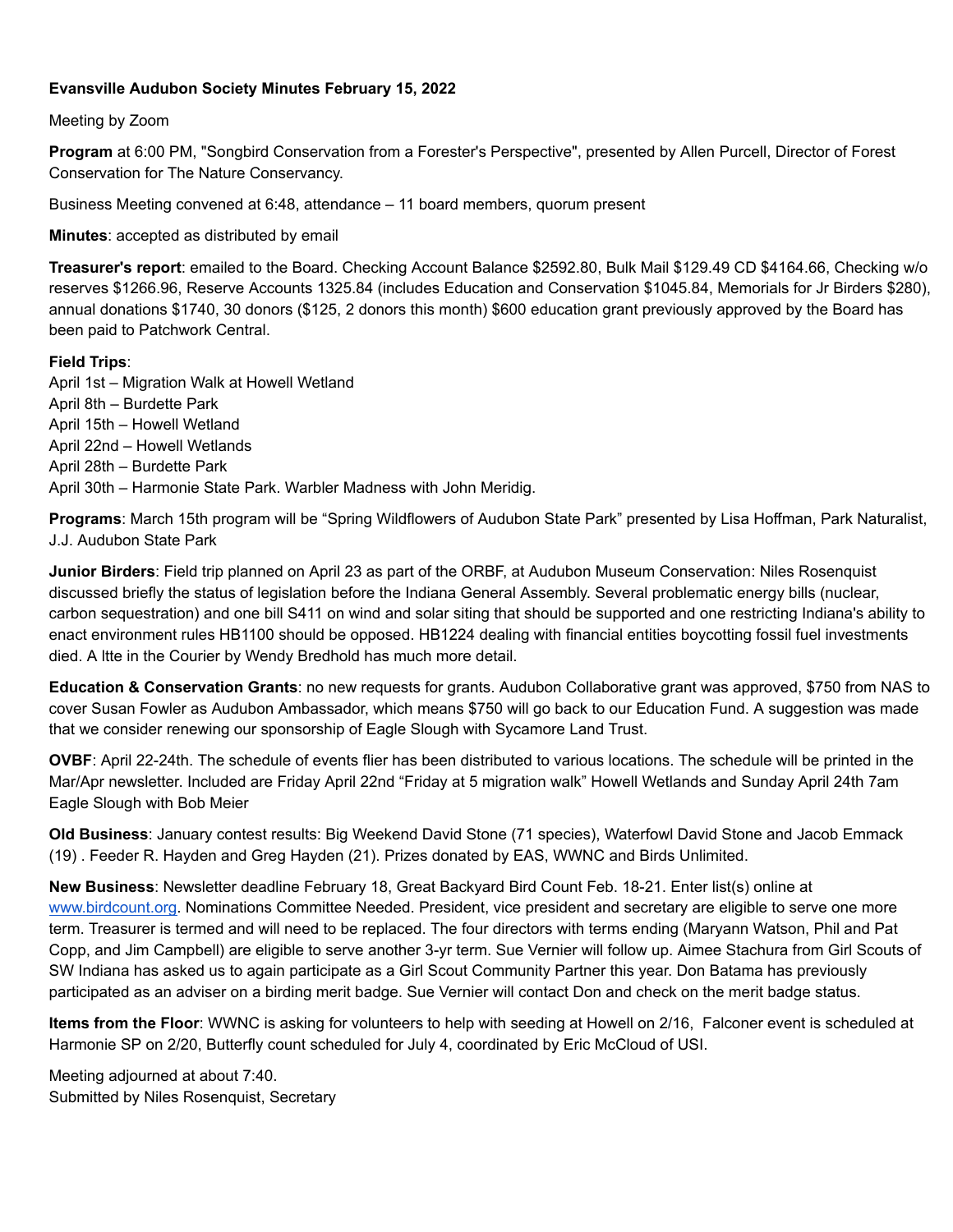### **Evansville Audubon Society Minutes March 15, 2022**

Meeting by Zoom and in person

**Program** at 6:00 PM,Program – "Spring Wildflowers of Audubon State Park" presented by Lisa Hoffman, Park Naturalist, J.J. Audubon State Park.

Business Meeting convened at 6:55, quorum present

**Minutes**: accepted as distributed by email

**Treasurer's report**: emailed to the Board. Checking Account Balance \$3242.81, Bulk Mail \$229.49 CD \$4166.74, Checking w/o reserves \$1166.97 Reserve Accounts 2075.84 (includes Education and Conservation \$1795.84, Memorials for Jr Birders \$280), annual donations \$1740, 30 donors, no new donors this month. NAS grant from National received, to cover Susan Fowler programs.

#### **Field Trips**:

LBL trip had good turnout, 14 people, 14 waterfowl, 6 birds of prey 4 gull species, 42 species total Future Field Trips April 1st– Migration Walk at Howell Wetland April 8th– Burdette Park April 15th– Howell Wetland April 22nd– Howell Wetland April 28th– Burdett Park April 30th– Harmonie State Park. Warbler Madness with John Meridig.

**Programs** April 19 program will be "How Birds Behave: What They Do and Why They Do It" by Sharen Sorenson. May program will be Mike Morton on the new Green River NWR.

**Junior Birders**: Field trip planned on April 23 as part of the OVBF, at Audubon Museum

**Conservation**: Niles discussed a "Coalition Statement to CenterPoint" and proposed that EAS sign on with other environmental, consumer and social justice groups urging CenterPoint to abandon plans for a new natural gas plant, provide transparency on bills and relieve the immediate burden on ratepayer. Moved and approved. Niles gave a very brief summary of the legislative session, most environmental bills, good and bad, did not eventually pass or were very much weakened. Sue Vernier discussed the proposed Mid States Highway, two proposed routes would be extremely destructive to south central Indiana's forest and karst region. She distributed information from the Indiana Karst Conservancy, urged members to contact the governor, INDOT and the project manager and that EAS write a letter. Moved and approved.

**Education & Conservation Grants**: \$1000 grant to Sycamore Land Trust for sponsorship of Eagle Slough, moved and approved. Susan Fowler requested additional funding to be able to provide four additional programs, up to \$300 moved and approved.

### **OVBF**: April 22-24th

Friday April 22nd will be the "Friday at 5 migration walk"

Sunday April 24th will be 7am Eagle Slough with Bob Meier

The 2022 Ohio Valley Birding Festival Schedule of Events flier has been distributed to various locations and the schedule will be printed in the Mar/Apr newsletter. The OVBF will be incorporated into the EAS web site, and the separate OVBF will be discontinued.

## **Old Business**

**New Business**:

Nominations Slate: President - Brian Taylor Vice President - Richard Vernier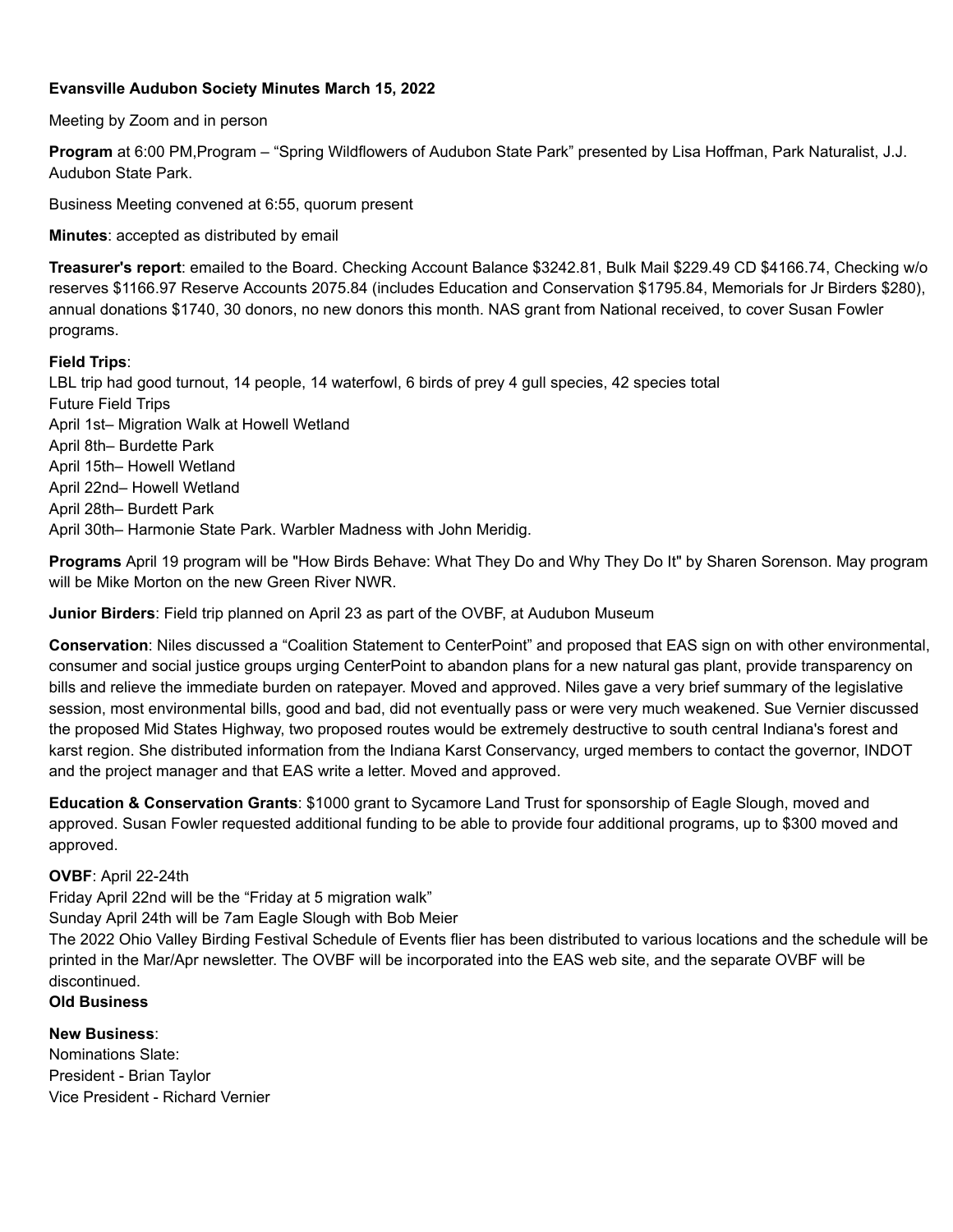Treasurer - Sue Vernier Secretary - Niles Rosenquist Directors, term ending 2025 Jacob Scheller (replacing Maryann Watson) Phil Copp Pat Copp Jim Kimsey (replacing Jim Campbell)

**Items from the Floor**: Sycamore Land Trust will have an Arbor Day tree give away at Old National Bank downtown, 250 trees, April 29 11- 2PM, with EAS as partner, can distribute EAS brochure. Sycamore Land Trust has scheduled a clean up at Eagle Slough on March 26, 9:00 to noon. Contact Sue Haislip at SLT, dependent on river flood conditions. Weed Wrangle scheduled for North Woods/ Iglehart Park (behind Lloyd Pool on north 1st Ave) on March 19, 9:00 AM to noon, contact Steve Heeger. Butterfly count scheduled for June 1 to July31, coordinated by Eric McCloud of USI who will provide details on training, count area and rules.

Meeting adjourned at about 7:40. Submitted by Niles Rosenquist, Secretary

## **Email Information and Notifications**

If you are not receiving EAS information and notification emails, and wish to be included in these postings, it could be that the email address on file has an error. In order to correct any inadvertent errors, and ensure the correct address for these mailings, or you would prefer not to be included in these, please send your email address to sheeger0839@gmail.com.

# **NEWS FROM NATIONAL AUDUBON ON TOP POLICY WINS...**

Nearly \$1.1 billion will be provided to the U.S. Army Corps of Engineers' South Florida Ecosystem Restoration Program to support projects in 2022. This funding comes from the Bipartisan Infrastructure Bill that was signed into law in Nov., 2021, and represents a sweeping investment in the Everglades.

Bird protections were restored when, in Dec., 2021, the Biden administration repealed the rollback of the Migratory Bird Treaty Act (MBTA) by the previous administration. Critical bird protections returned for the first time in nearly four years.

Audubon won its lawsuit last year to stop a Trump-era rule that allowed sand mining on pristine, undeveloped coastlines. Audubon, joined by several partners, filed suit against the rule that weakened the Coastal Barrier Resources Act (CBRA) and in response to the lawsuit, the Biden Administration revoked the rule, solidifying this victory for birds and their coastal habitats.